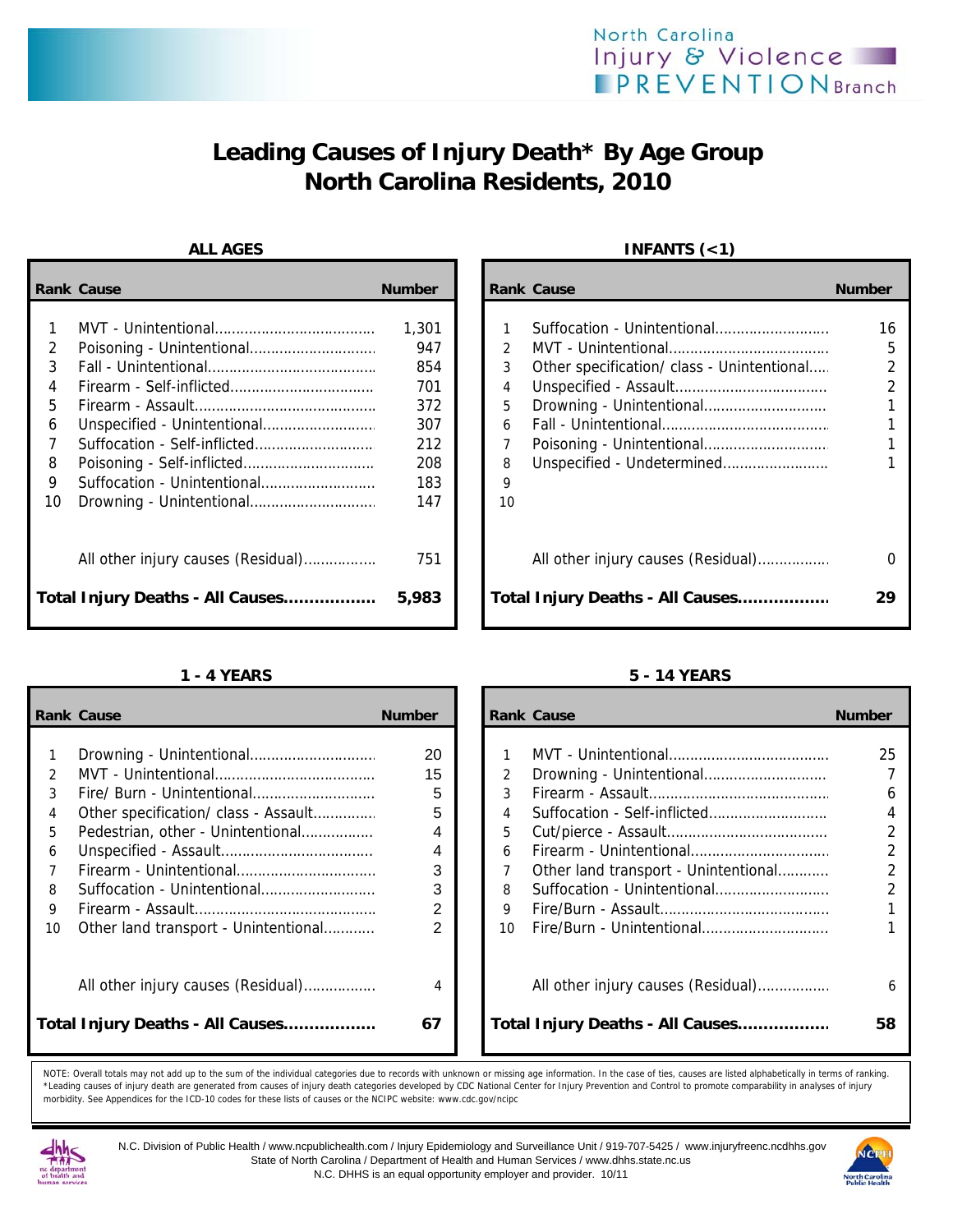

# **Leading Causes of Injury Death\* By Age Group North Carolina Residents, 2010**

### **15 - 24 YEARS 25 - 44 YEARS**

|               | <b>Rank Cause</b>                    | <b>Number</b> |               | <b>Rank Cause</b>                  | <b>Number</b> |
|---------------|--------------------------------------|---------------|---------------|------------------------------------|---------------|
|               |                                      | 271           |               |                                    | 422           |
| $\mathcal{L}$ |                                      | 108           | $\mathcal{P}$ |                                    | 422           |
| 3             |                                      | 83            | 3             |                                    | 200           |
| 4             |                                      | 82            | 4             |                                    | 167           |
| 5             |                                      | 36            | 5             |                                    | 89            |
| 6             |                                      | 27            | 6             |                                    | 75            |
|               |                                      | 11            |               |                                    | 36            |
| 8             |                                      | 11            | 8             |                                    | 28            |
| 9             | Other land transport - Unintentional | 10            | 9             |                                    | 25            |
| 10            |                                      | 6             | 10            |                                    | 20            |
|               |                                      | 58            |               | All other injury causes (Residual) | 171           |
|               | Total Injury Deaths - All Causes     | 703           |               | Total Injury Deaths - All Causes   | 1,655         |

|    | <b>Rank Cause</b>                  | <b>Number</b> |    | <b>Rank Cause</b>                  | <b>Number</b> |
|----|------------------------------------|---------------|----|------------------------------------|---------------|
|    |                                    | 409           |    |                                    | 727           |
|    |                                    | 334           | 2  |                                    | 229           |
|    |                                    | 269           | 3  |                                    | 212           |
| 4  |                                    | 119           | 4  |                                    | 150           |
| 5. |                                    | 94            | 5  | Suffocation - Unintentional        | 108           |
| 6  | Suffocation - Self-inflicted       | 71            | 6  |                                    | 49            |
|    |                                    | 64            |    |                                    | 47            |
| 8  |                                    | 62            | 8  |                                    | 31            |
| 9  |                                    | 40            | 9  |                                    | 25            |
| 10 |                                    | 36            | 10 |                                    | 20            |
|    | All other injury causes (Residual) | 241           |    | All other injury causes (Residual) | 130           |
|    | Total Injury Deaths - All Causes   | 1,739         |    | Total Injury Deaths - All Causes   | 1,728         |

| Cause                                | <b>Number</b> |               | <b>Rank Cause</b>                  | <b>Number</b> |
|--------------------------------------|---------------|---------------|------------------------------------|---------------|
|                                      |               |               |                                    |               |
|                                      | 271           |               |                                    | 422           |
|                                      | 108           | $\mathcal{P}$ |                                    | 422           |
| Poisoning - Unintentional            | 83            | 3             |                                    | 200           |
| Firearm - Self-inflicted             | 82            | 4             |                                    | 167           |
| Suffocation - Self-inflicted         | 36            | 5             |                                    | 89            |
|                                      | 27            | 6             |                                    | 75            |
|                                      | 11            |               |                                    | 36            |
|                                      | 11            | 8             |                                    | 28            |
| Other land transport - Unintentional | 10            | 9             |                                    | 25            |
|                                      | 6             | 10            |                                    | 20            |
|                                      |               |               |                                    |               |
| All other injury causes (Residual)   | 58            |               | All other injury causes (Residual) | 171           |
| Injury Deaths - All Causes           | 703           |               | Total Injury Deaths - All Causes   | 1,655         |

## **45 - 64 YEARS AGES 65 & OVER**

| Cause                              | <b>Number</b> |               | <b>Rank Cause</b>                  | <b>Number</b> |
|------------------------------------|---------------|---------------|------------------------------------|---------------|
|                                    | 409           |               |                                    | 727           |
|                                    | 334           | $\mathcal{P}$ |                                    | 229           |
|                                    | 269           | 3             |                                    | 212           |
| Poisoning - Self-inflicted         | 119           | 4             |                                    | 150           |
|                                    | 94            | 5             |                                    | 108           |
| Suffocation - Self-inflicted       | 71            | 6             |                                    | 49            |
| Unspecified - Unintentional        | 64            | 7             |                                    | 47            |
|                                    | 62            | 8             |                                    | 31            |
| Suffocation - Unintentional        | 40            | 9             |                                    | 25            |
|                                    | 36            | 10            |                                    | 20            |
| All other injury causes (Residual) | 241           |               | All other injury causes (Residual) | 130           |
| Injury Deaths - All Causes         | 1,739         |               | Total Injury Deaths - All Causes   | 1,728         |

NOTE: Overall totals may not add up to the sum of the individual categories due to records with unknown or missing age information. In the case of ties, causes are listed alphabetically in terms of ranking. \*Leading causes of injury death are generated from causes of injury death categories developed by CDC National Center for Injury Prevention and Control to promote comparability in analyses of injury morbidity. See ICD-10 codes for these lists of causes at the NCIPC website: www.cdc.gov/ncipc



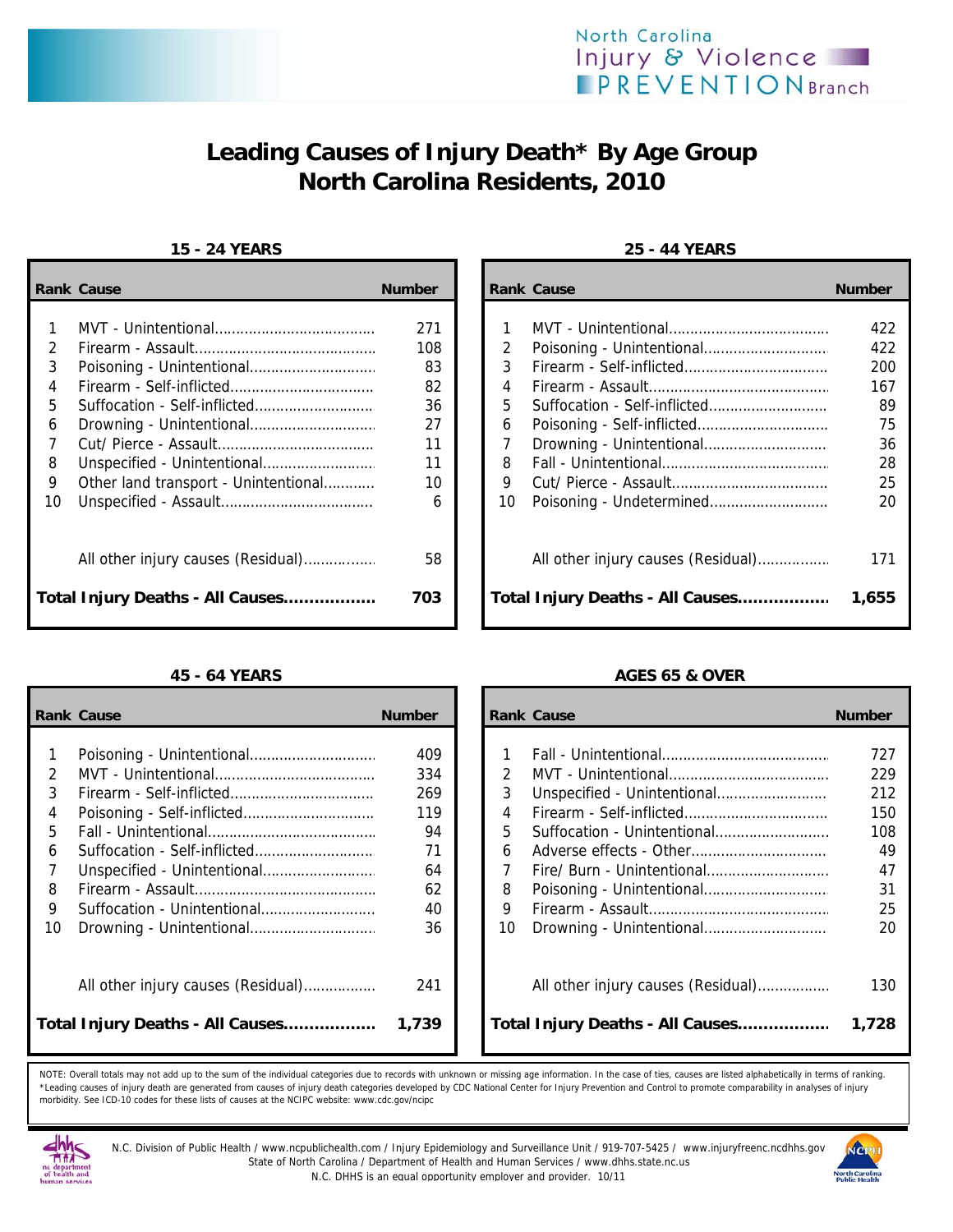## North Carolina Injury & Violence **PREVENTIONBranch**

## **Leading Causes of Injury Death By Race\* North Carolina Residents, 2010**

Note: Hispanic and Non-Hispanic deaths are listed separately

|    | <b>Rank Cause</b>                  | <b>Number</b> |    | <b>Rank Cause</b>                  | <b>Number</b> |
|----|------------------------------------|---------------|----|------------------------------------|---------------|
|    |                                    | 960           |    |                                    | 303           |
| 2  |                                    | 843           | 2  |                                    | 181           |
| 3  |                                    | 768           | 3  |                                    | 80            |
| 4  |                                    | 640           | 4  |                                    | 76            |
| 5  |                                    | 249           | 5. |                                    | 51            |
| 6  |                                    | 188           | 6  |                                    | 48            |
|    |                                    | 185           |    |                                    | 40            |
| 8  |                                    | 171           | 8  |                                    | 33            |
| 9  | Suffocation - Unintentional        | 139           | 9  |                                    | 27            |
| 10 |                                    | 113           | 10 |                                    | 24            |
|    | All other injury causes (Residual) | 539           |    | All other injury causes (Residual) | 165           |
|    | Total Injury Deaths - All Causes   | 4,795         |    | Total Injury Deaths - All Causes   | 1,028         |

### **AMERICAN INDIAN**

|                                           | <b>Rank Cause</b>                                           | <b>Number</b>                                |
|-------------------------------------------|-------------------------------------------------------------|----------------------------------------------|
| 1<br>2<br>3<br>4<br>5<br>6<br>7<br>8<br>9 | Suffocation - Unintentional<br>Suffocation - Self-inflicted | 25<br>22<br>15<br>8<br>7<br>5<br>4<br>3<br>3 |
| 10                                        | All other injury causes (Residual)                          | 2<br>13                                      |
|                                           | Total Injury Deaths - All Causes                            | 107                                          |

Racial group totals will not add up to overall total because deaths occurring among other races are not included here. Caution should be taken when comparing the number of deaths across racial groupings. Population size varies considerably from one racial group to another. The number of deaths for each group is to a large extent a reflection of that population size. In the case of ties, causes are listed alphabetically in terms of ranking.



N.C. Division of Public Health / www.ncpublichealth.com / Injury Epidemiology and Surveillance Unit / 919-707-5425 / www.injuryfreenc.ncdhhs.gov State of North Carolina / Department of Health and Human Services / www.dhhs.state.nc.us N.C. DHHS is an equal opportunity employer and provider. 10/11



### **WHITE BLACK**